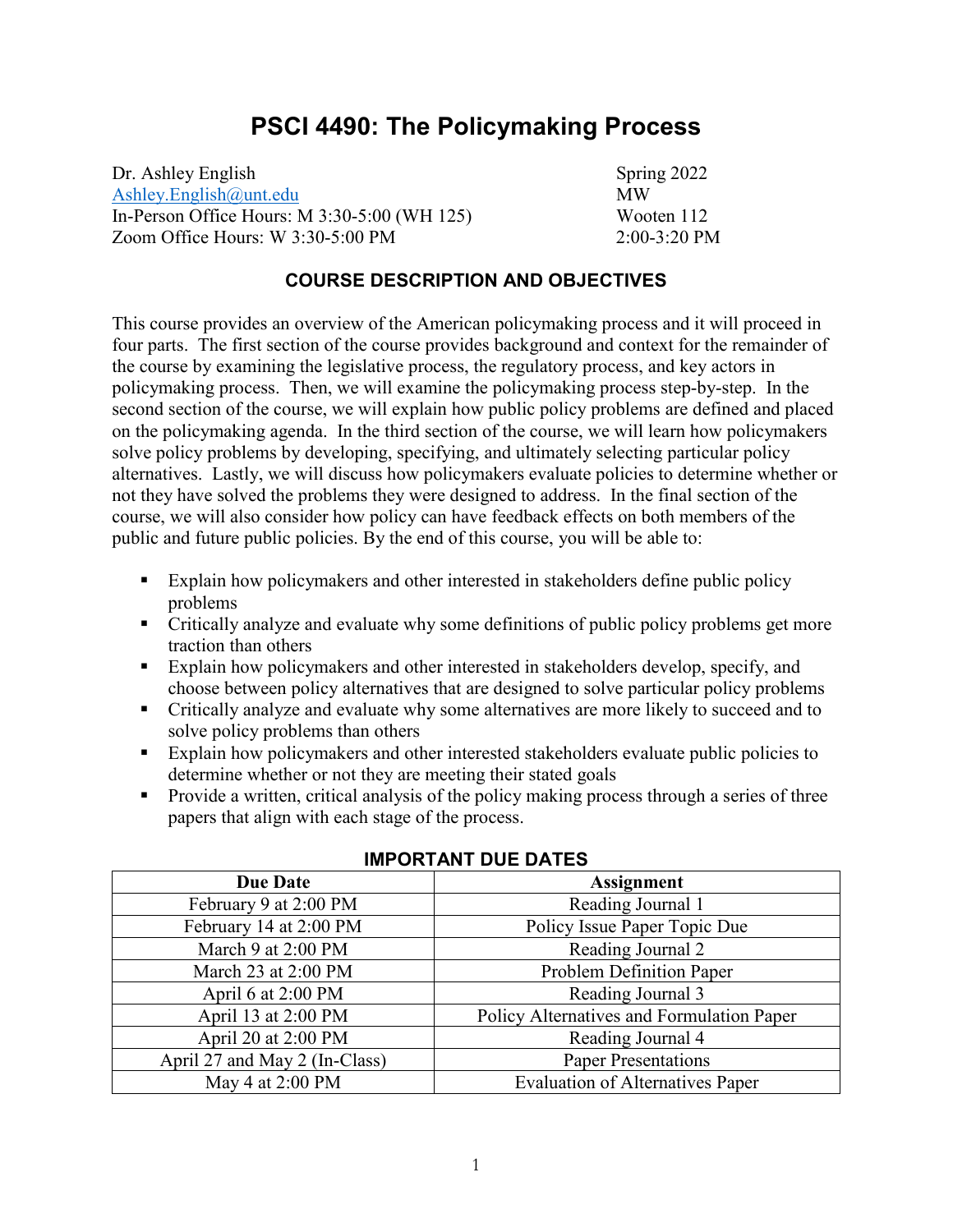# **COURSE FORMAT, ATTENDANCE, AND RECORDED LECTURES**

This class is intended to provide students with a comprehensive knowledge of the policymaking process. There will be a heavy emphasis on teaching students to apply the knowledge they have gained through the course readings and lectures by writing a series of applied policy papers. The policy papers have been designed to mimic the types of papers and memos that policy analysts write in "the real world." Given the focus on applied knowledge, this class will consist of a mixture of lectures, in-class research and writing activities, and discussions about the readings. Unless noted on the syllabus or public health conditions change, we will meet at our regularly scheduled time in our regularly scheduled classroom. Because I expect that some students will encounter covid-related disruptions, I will also livestream and record each class meeting and post it on Canvas after class. Lecture slides will also be posted on Canvas after class.

If you are sick, I encourage you to email me or attend virtual office hours if you have any substantive questions about the material covered in the recorded lectures. From Monday-Friday, I check my email regularly and I generally respond to messages I receive within 24 hours.

**Participating in lectures in some format is important for success in this class. However, attendance at in-person lectures will not factor into your grades, so I strongly encourage you to watch the recordings or livestreams if you are sick.** Because this is a relatively small class that includes in-class discussions, I recommend students only watch the recordings or livestreams when they have covid symptoms, have tested positive for covid, or have otherwise been directed to quarantine or isolate. When students are healthy and it is safe to attend inperson, they should attend in person.

# **COVID PROTOCOLS**

With cases of the omicron variant of COVID continuing to rise in Denton County, it is important that we establish some norms to keep one another safe:

- 1. If you are exposed to COVID or you become ill, you should start watching the class recordings or livestreams rather than attending in person. Please do not come to class if you are symptomatic or believe you may be infected. Prioritize your health and the health of all of your classmates.
- 2. UNT encourages everyone to wear a face covering indoors, regardless of vaccination status, to protect yourself and others from COVID infection, as recommended by current CDC guidelines. Face covering guidelines could change based on community health conditions.
- 3. While vaccination is not mandatory, I strongly encourage you to protect yourself and others by taking the vaccine. The vaccine is offered for free through UNT Student Health and Wellness. Call 940-565-2333 to schedule an appointment. In addition, Denton County Public Health has pop-up vaccine clinics; for more information, call 940-349-2585.
- 4. COVID Testing
	- 1. If you are symptomatic or have been in close contact with someone with COVID, you should obtain a test from Student Health and Wellness Center by registering through their portal or by calling 940-565-2333. More information is available at: https://healthalerts.unt.edu/covid-19-testing.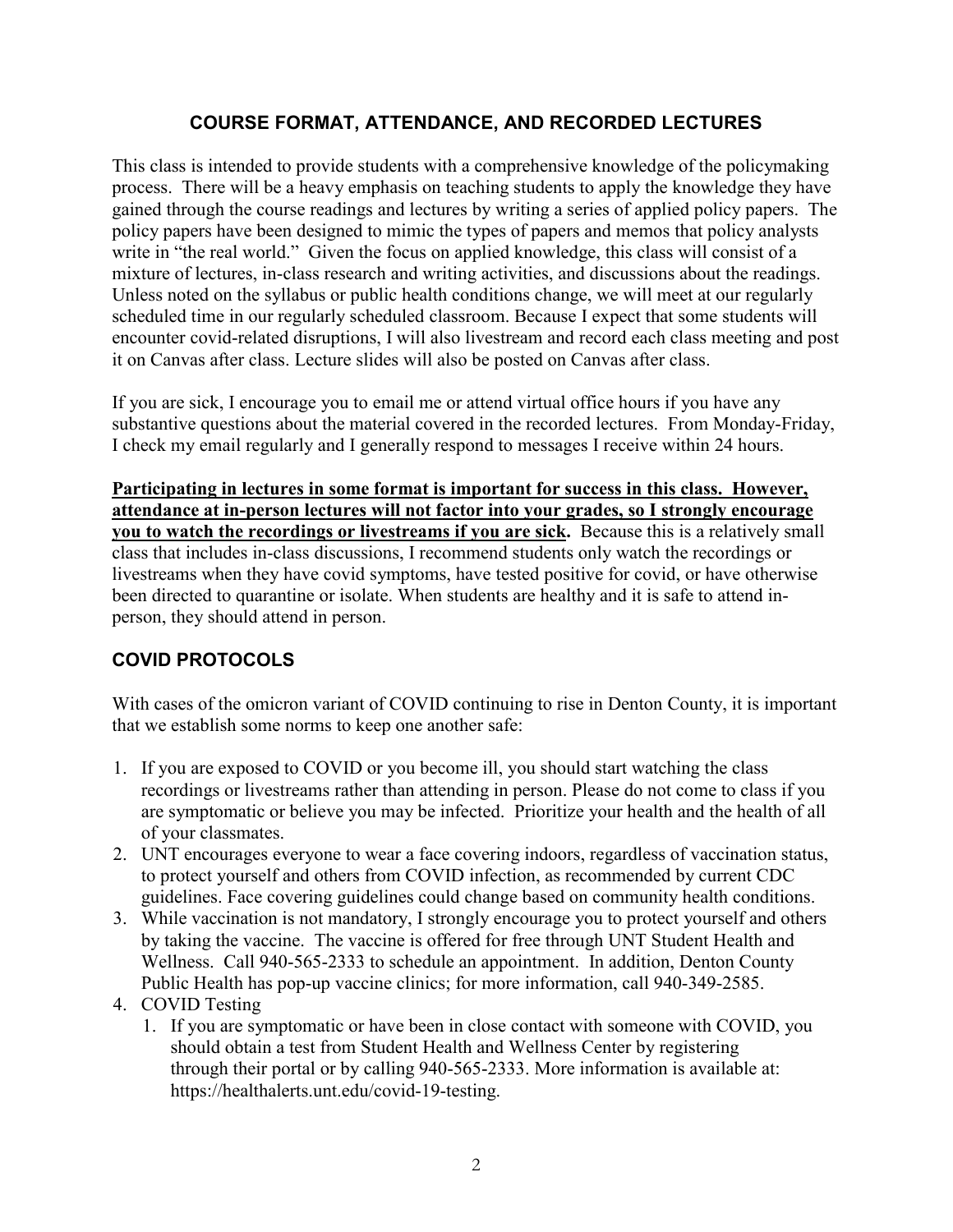- 2. If you are asymptomatic but want to verify your COVID status, UNT is offering testing in 120 Chestnut Hall from 9:00 - 11:30 and 1:30 - 3:00, Tuesdays through Fridays. You will need to set up the blue NAVICA app in advance of testing.
- 5. While UNT is starting the semester fully in-person, remote instruction may be necessary if community health conditions change or you need to self-isolate or quarantine due to COVID-19. Students will need access to a webcam, microphone, and reliable internet service to participate fully in remote portions of the class. Information on how to be successful in a remote learning environment can be found on [the online learning page for UNT.](https://online.unt.edu/learn)

**A personal note from Dr. English:** I am fully vaccinated and boosted, but I also have health and personal concerns that require extra caution. Therefore, I will be wearing a mask. I will also have a microphone to make it easier to hear me. If it is difficult to hear (even with the microphone), please let me know so I can address the issue. I also think it is important to recognize that this is an extremely challenging time for many people, as the omicron variant is reigniting fears of infection and/or frustrations and stress about when the pandemic will end and we can go back to normal. I will do my best to try to help us all learn productively despite those challenges. I ask that you also extend patience and understanding to your classmates, TAs, and professors as we all try to get through the pandemic together. Please remember it is important to take time to take care of yourself and others.

Because of my concern about possible infection, I ask that all students remain at least six feet away from me (whether masked or not). If you have a sensitive question that you do not want other students to overhear, please contact me via email or set up a Zoom appointment. Please do not take it personally if I step away from you or refuse to take something you offer me.

# **CLASS RECORDINGS**

Lectures for this course will be recorded for students enrolled in this class section to refer to throughout the semester. Class recordings are the intellectual property of the university or instructor and are reserved for use only by students in this class and only for educational purposes. Students may not post or otherwise share the recordings outside the class, or outside the Canvas Learning Management System, in any form. Failing to follow this restriction is a violation of the UNT Code of Student Conduct and could lead to disciplinary action.

# **COURSE MATERIALS AND READINGS**

### **Required Books**

- Anderson, James. 2015. *Public Policymaking*, 8<sup>th</sup> Edition. Stamford, CT: Cengage. ISBN: 978-1285735283.
- Kingdon, John. 2010. *Agendas, Alternatives, and Public Policies*, Updated 2<sup>nd</sup> Edition. New York, NY: Longman. ISBN: 978-0205000869.

# **Assigned Readings**

All of the readings in the syllabus are required. Because your paper assignments and our class discussions depend on them, it is extremely important that you complete *all* readings.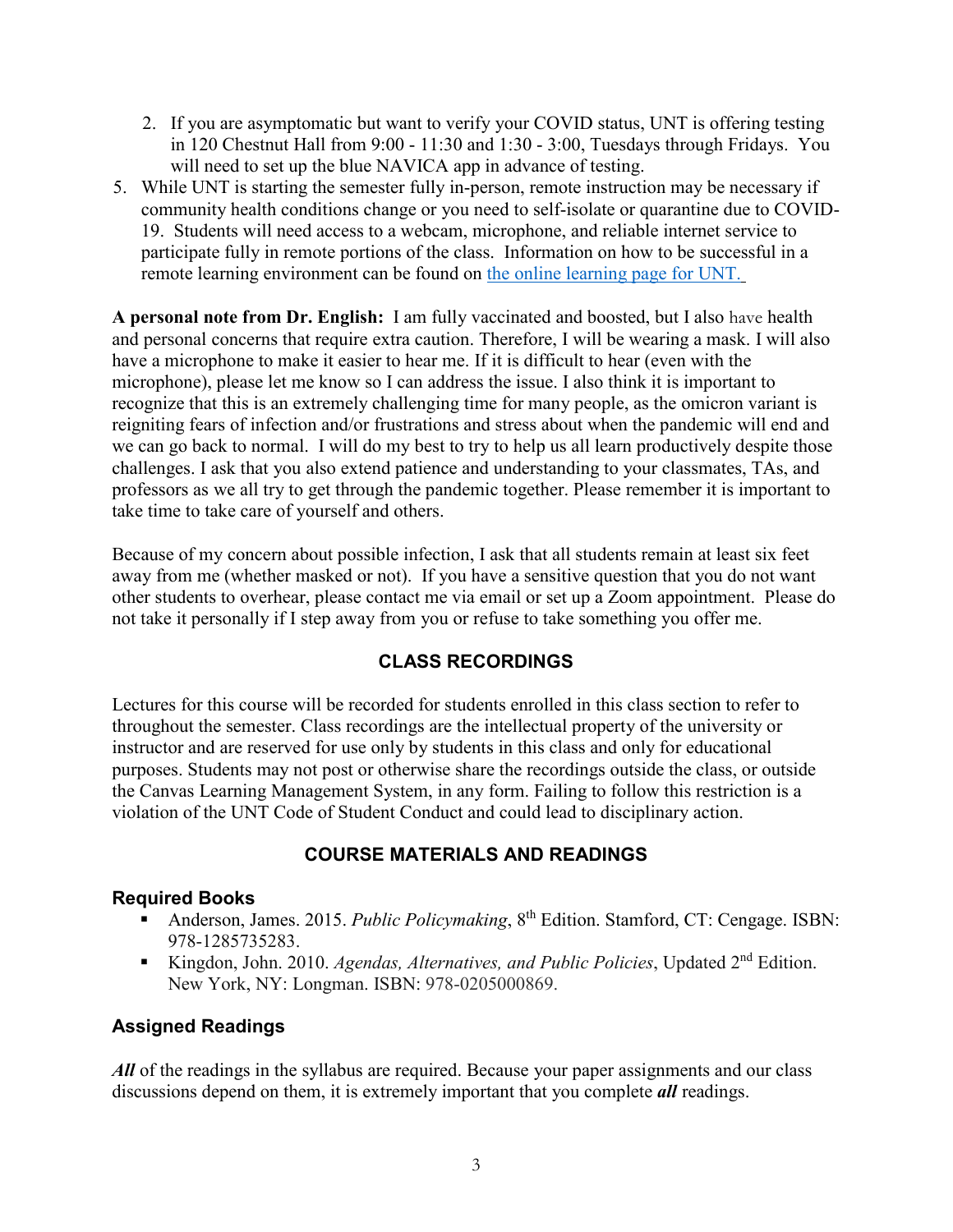### **Canvas**

This course has a Canvas site, which is available at [https://canvas.unt.edu.](https://canvas.unt.edu/) I encourage you to check the Canvas site regularly to make sure you have up-to-date information on this course.

### **COURSE REQUIREMENTS**

### **Grades and Assignments**

Final course grades will be based on participation in unannounced in-class quizzes and activities, and a series policy papers to be turned in throughout the semester. Each of these components will factor into your final grade as follows:

| <b>Reading Journals</b>                             | 20% of final grade |
|-----------------------------------------------------|--------------------|
| Part 1                                              | 5% of final grade  |
| Part 2                                              | 5% of final grade  |
| Part 3                                              | 5% of final grade  |
| Part 4                                              | 5% of final grade  |
| <b>Policy Papers and Presentation</b>               | 80% of total grade |
| Policy Paper Topic (1 paragraph)                    | 10% of final grade |
| Problem Definition Paper (5-7 pgs)                  | 20% of final grade |
| Policy Formulation and Alternatives Paper (5-7 pgs) | 20% of final grade |
| Evaluation of Alternatives Paper (8-10 pgs)         | 20% of final grade |
| Brief Presentation on All 3 Papers                  | 10% of final grade |
| <b>TOTAL</b>                                        | 100%               |

# **READING JOURNALS (20% of Final Grade)**

The reading journal assignments are designed to help make sure you complete, understand, and apply the course readings. Each reading journal assignment will ask you to pick one day of class, summarize the day's readings, write one discussion question, and explain how you will apply the readings to your final paper. Each question will be graded separately and based on whether or not your responses demonstrate that you completed the reading assignment.

You should write one journal entry on the readings from one day of Part 1 (due February 9) of the course, Part 2 of the course (due March 9), Part 3 of the course (due April 6) and one journal entry on the readings from one day of Part 4 of the course (due April 20).

Late reading journals will be accepted for half credit for 72 hours (3 days) after the due date. After 72 hours, late assignments will not be accepted for credit. **Please plan ahead to avoid problems that will prevent you from turning your assignments in on time.**

# **SERIES OF POLICY PAPERS (80% OF FINAL GRADE)**

Over the course of the semester, each student will complete a series of papers on a policy problem of their choice. For the papers, students will pretend that they are employed as a policy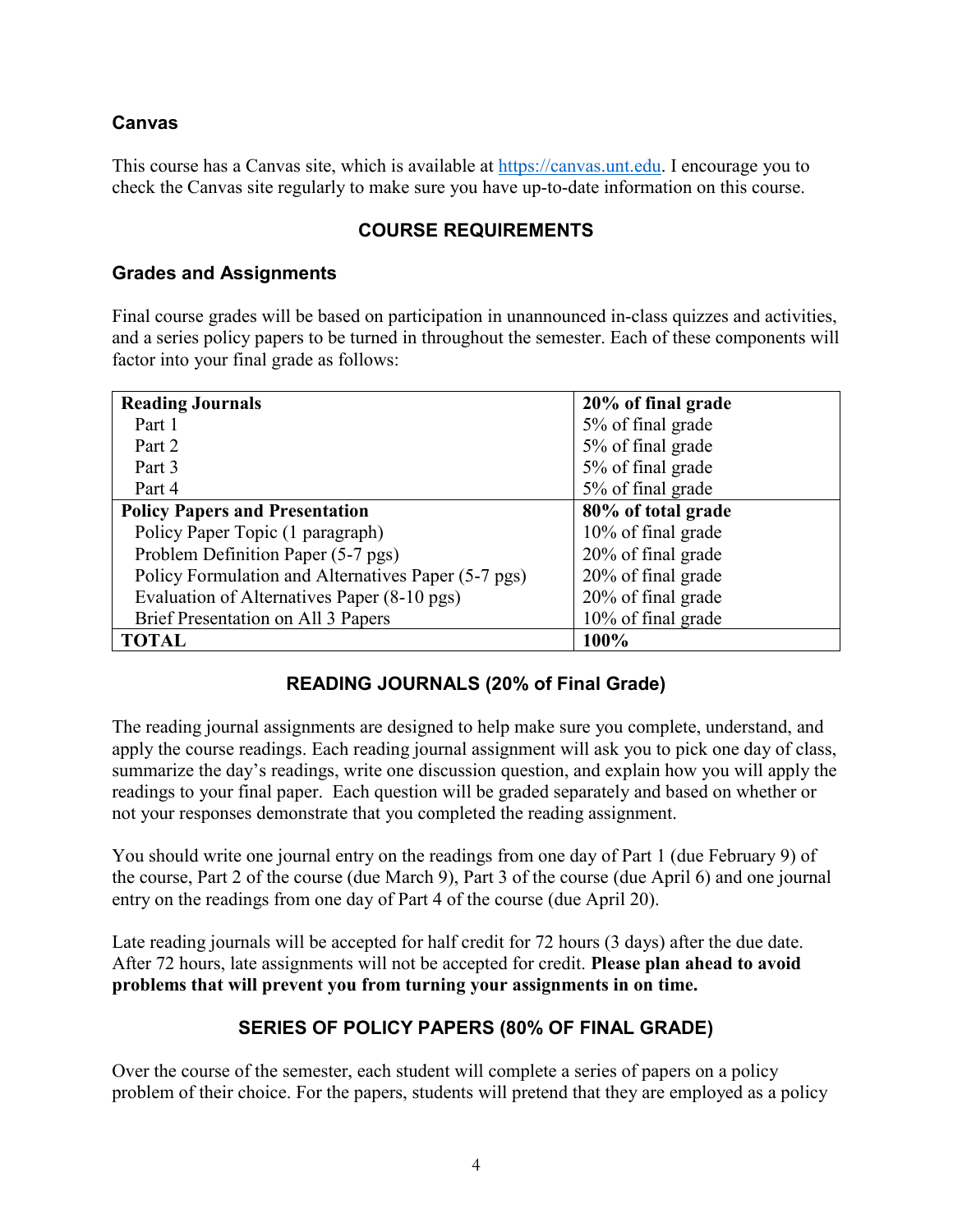analyst working for either an interest group, a think tank, a government agency, or an elected official/member of Congress. The assignments are as follows:

# **Policy Paper Topic (10% of Final Grade), 1 paragraph**

Before we start working on the 3 policy papers, I will ask you to identify a public policy issue that are you are interested in researching and to write one paragraph about that issue. At this early stage, these topics could be quite broad (e.g. climate change, healthcare reform, tax reform, reproductive rights policy, gun rights, criminal justice reform, etc.), but you should attempt to give me some sense of the issue you plan to research this semester and why you are interested in researching that issue. This assignment will be graded based on completion and it is designed to help me make sure you are on the right track**. It is due on Canvas on Monday, February 14 at 2:00 PM.**

# **Policy Problem Definition Paper (20% of final grade), 5-7 pages**

In this paper, you will identify and briefly discuss a policy problem of your choice. Drawing from the assigned reading, you should answer a number of questions such as: why do you think this problem has arrived (or should be placed) upon the government agenda? What are the various dimensions of the problem? How can you tell the problem exists (or how could you convince a skeptic that the problem exists)? What is the magnitude of the problem? The goal of this paper is to be as thorough as possible in demonstrating that a problem does indeed exist. To these ends, you should be sure gather plenty of evidence to support your interpretation of the problem and closely connect your description of the problem to the course readings. **This paper is due on Turnitin on Wednesday, March 23 at 2:00 PM.**

# **Policy Formulation and Alternatives Paper (20% of final grade), 5-7 pages**

Drawing on the problem definition you provided in the first paper, you will now formulate a set of three policy options that could address or solve the problem you identified. Be sure to spell out any assumptions you make and to identify the tentative goals/ objectives for the entire set of policy solutions (your vision of perfect world). How does each policy option address the root problems (dimensions) you identified in your problem definition paper? How will each solution move society closer to achieving the goals/objectives you've set forth? At this point, it is not necessary to evaluate which policy option you think is best. You should, however, demonstrate familiarity with the various dimensions of the problem and thoroughly describe how you expect each policy alternative to solve the problem that you identified in your first paper. **This paper is due on Turnitin on Wednesday, April 13 at 2:00 PM. Evaluation of Policy Alternatives Paper (20% of final grade), 8-10 pages**

Evaluate at least 2 of the 3 policy alternatives you identified in your second paper. At minimum, this evaluation should discuss 1) The policy goals you have determined are appropriate; 2) Which criteria (3-4) and measures you used to compare the alternatives; and 3) An estimate of the outcomes of each policy alternative. In addition, you should identify the advantages and disadvantages of each policy alternative. Since a number of groups will likely be affected by the different solutions you propose, be sure to explain which stakeholders you expect will support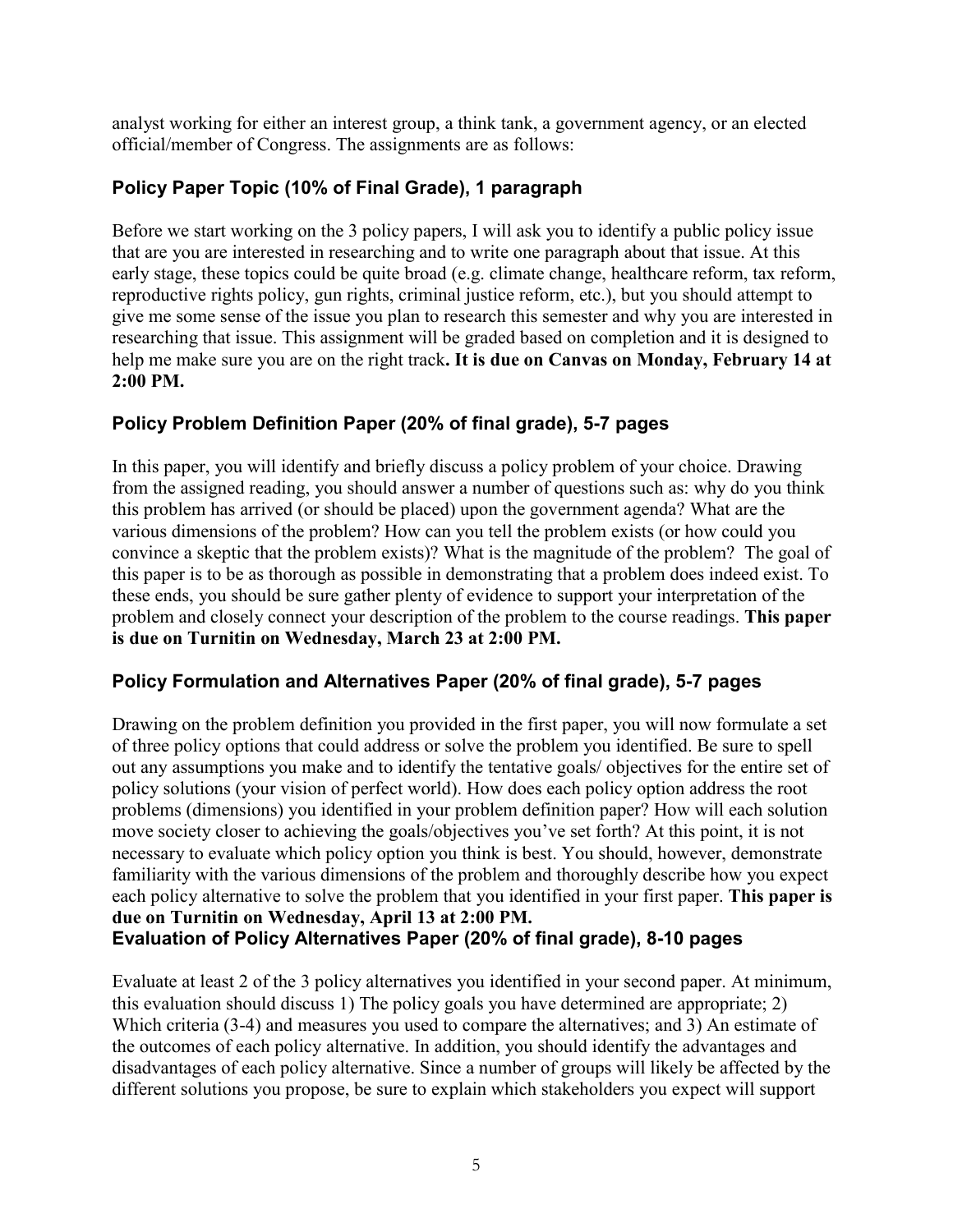and oppose each alternative. In addition, explain which policy alternative you think will provide the best solution and which will be the most politically feasible. **This paper is due on Turnitin on Wednesday, May 4 at 2:00 PM.**

# **Brief Paper Presentation (10% of final grade), 5-7 minutes**

Finally, each student will present his/her policy analysis papers to the rest of the class during the last two weeks of class (presentation times will be determined by lottery). PowerPoint is not expected. Presentations will be graded based on completion.

# **Paper Grading**

Papers will be graded using rubrics that I will distribute in class later this semester. I expect that papers will be original work, clearly written, well-organized (they should have an introduction, body and conclusion), grammatically correct and free from typographical and spelling errors. Each paper should also **cite at least 3 class readings from the relevant section of the course syllabus** and cite scholarly sources. All papers should be double-spaced, use 12-point Times New Roman font, and 1-inch margins.

Late papers will be accepted for half credit for 72 hours (3 days) after the due date. After 72 hours, late assignments will not be accepted for credit. **Please plan ahead to avoid problems that will prevent you from turning your assignments in on time.**

# **Scholarly Sources**

Please note that scholarly sources include academic books, academic journal articles, textbooks, newspapers, and official government websites. Wikipedia, social media, and blogs are **NOT**  considered scholarly sources. All sources must be properly cited using the American Political Science Association citation style. More information about citation styles and citation guides are available on Canvas. Brea Henson, the political science librarian, is also available to help you identify and cite scholarly sources. She can be reached at  $B$ rea.Henson@unt.edu.

# **COURSE POLICIES**

# **Attendance and Excused Absences**

**Students will not be graded on attendance in this course.** However, I do expect all students to stay up-to-date with the class lectures, either by watching the recorded meetings on Zoom or attending in person.

In accordance with UNT's attendance policy, absences will be excused for religious holy days, active military service, participation in official university functions, illness or other extenuating circumstances, pregnancy and parenting under Title IX, and when the University is officially closed by the President. As the policy states, students are required to request and document their excused absences with me. If you have an excused absence, please provide me with notice and documentation for that absence as soon as possible. More information on UNT's attendance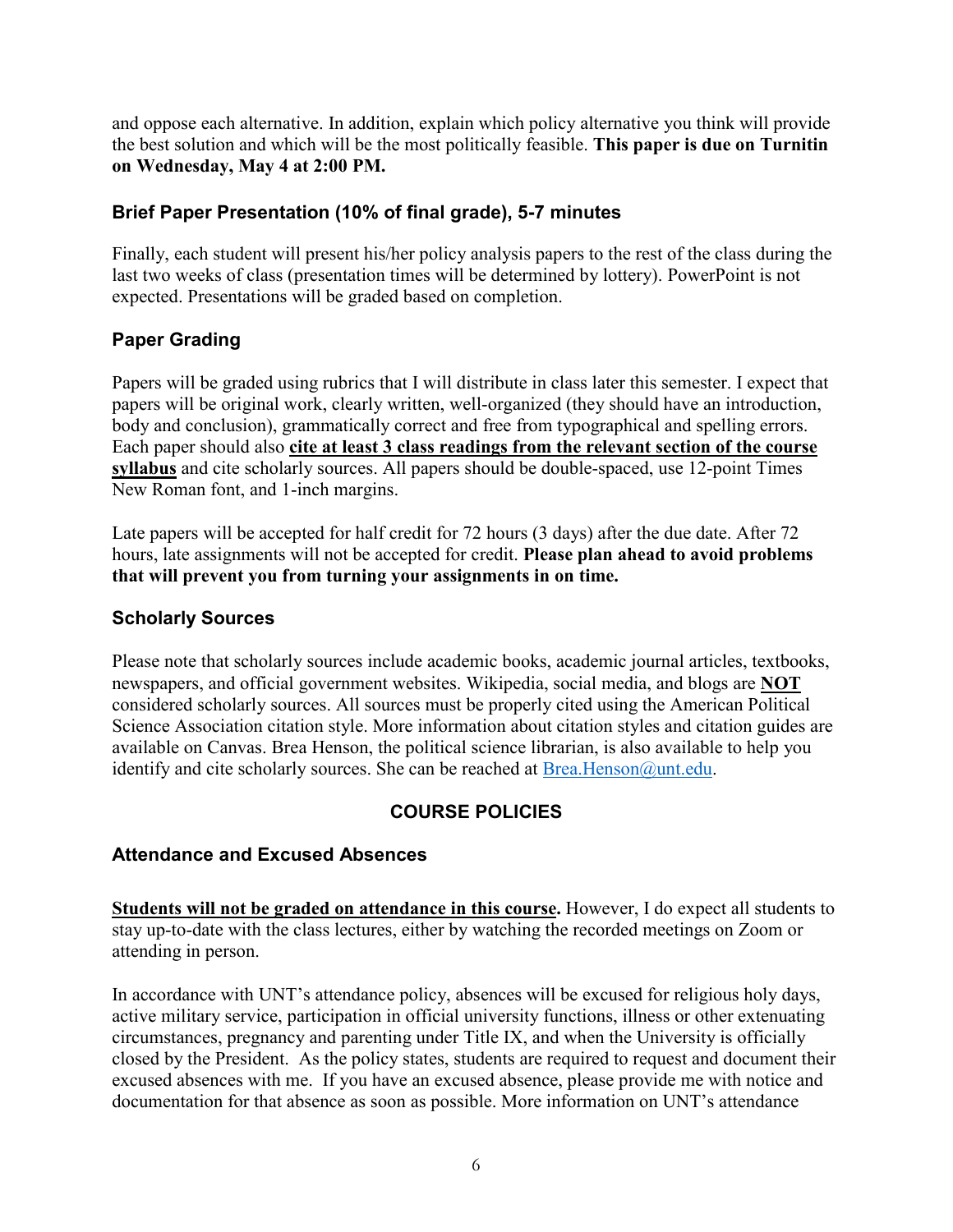# **COVID-19 Impact on Attendance**

While attendance is not expected as outlined above, it is important for all of us to be mindful of the health and safety of everyone in our community, especially given concerns about COVID-19. Please contact me if you are unable to participate in class or complete assignments on time because you are ill, or unable to participate in class or complete assignments on time due to COVID-19 including symptoms, potential exposure, pending or positive test results, or if you have been given specific instructions to isolate or quarantine from a health care provider or a local authority. If you are experiencing any [symptoms of COVID-19](https://www.cdc.gov/coronavirus/2019-ncov/symptoms-testing/symptoms.html) please seek medical attention from the Student Health and Wellness Center (940-565-2333 or [askSHWC@unt.edu\)](mailto:askSHWC@unt.edu) or your health care provider PRIOR to coming to campus. UNT also requires you to contact the UNT COVID Hotline at 844-366-5892 or [COVID@unt.edu](mailto:COVID@unt.edu) for guidance on actions to take due to symptoms, pending or positive test results, or potential exposure.

# **Grading Scale**

Grades will follow the standard scale listed below and will be posted on Canvas. As you can see from the chart below, grades will be rounded to the nearest tenth.

|   | 100-90.0%  |
|---|------------|
| B | 89.9-80.0% |
|   | 79.9-70.0% |
|   | 69.9-60.0% |
|   | Below 60%  |

# **Online Assignment Submissions**

All course assignments will be submitted using Canvas. Due dates are all listed on the syllabus and on Canvas. I strongly recommend that you plan to begin uploading all assignments 30 minutes before the final deadline (to give yourself a buffer in case you encounter any technical issues).

That being said, the University is committed to providing a reliable online course system to all users. However, in the event of any unexpected server outage or any unusual technical difficulty which prevents students from completing a time sensitive assessment activity, the instructor will extend the time windows and provide an appropriate accommodation based on the situation. Students should **immediately** report any problems to the instructor and contact the UNT Student Help Desk: [helpdesk@unt.edu](mailto:helpdesk@unt.edu) or 940.565.2324 and obtain a ticket number. The instructor and the UNT Student Help Desk will work with the student to resolve any issues at the earliest possible time. If you are having technical issues, I also strongly encourage you to take timestamped screen shots or photos with your phone (if possible) to help document any problems you encounter and/or to help the tech team resolve your issues. If you cannot provide documentation of the issue, you will not have the opportunity to turn in the assignment.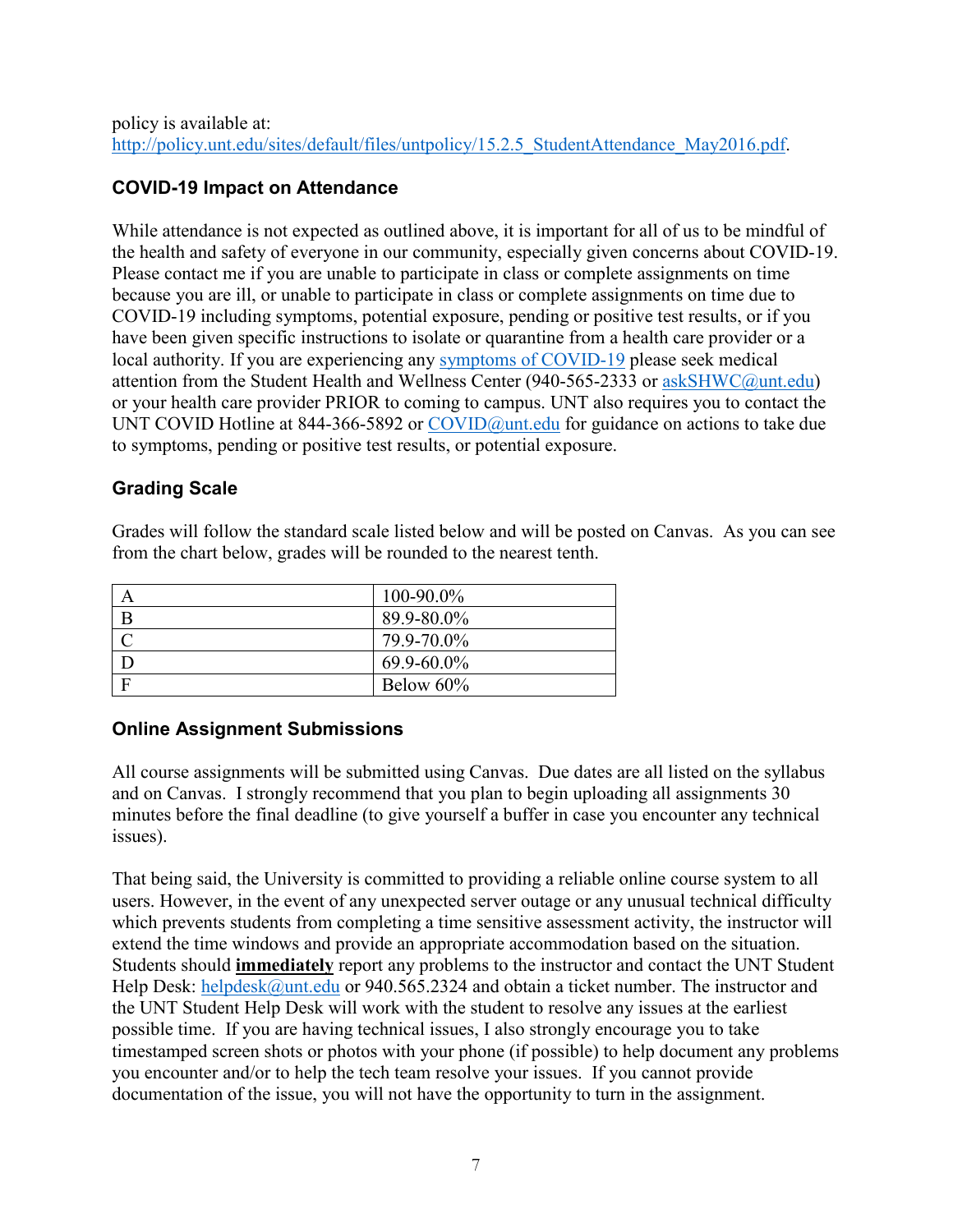### **Incomplete and Late Work Policy**

Please make note of **all of the due dates** and **plan accordingly**. **Reading journals and papers will be accepted late for ½ credit for 72 hours after the original due date**. After that, assignments will not be accepted for credit unless the student has documented, extenuating circumstances and provides documentation within 24 hours of the missed deadline.

# **Extra Credit**

I do not provide individual opportunities for extra credit because I have never found a way to provide them that is fair to other members of the class. To be successful in this class, students should focus on completing the required assignments to the best of their ability.

If you do not do well on your assignments, I encourage you to see me for assistance as soon as possible. We will be happy to work with you to improve your grades, but it is your responsibility to seek out help if you need it.

# **UNT POLICIES**

# **Americans with Disabilities Act Statement**

UNT makes reasonable academic accommodation for students with disabilities. Students seeking accommodation must first register with the Office of Disability Accommodation (ODA) to verify their eligibility. If a disability is verified, the ODA will provide a student with an accommodation letter to be delivered to faculty to begin a private discussion regarding one's specific course needs. Students may request accommodations at any time; however, ODA notices of accommodation should be provided as early as possible in the semester to avoid any delay in implementation. Note that students must obtain a new letter of accommodation for every semester and must meet with each faculty member prior to implementation in each class. For additional information see the ODA website at disability.unt.edu.

# **Emergency Notification and Procedures**

UNT uses a system called Eagle Alert to quickly notify students with critical information in the event of an emergency (i.e., severe weather, campus closing, and health and public safety emergencies like chemical spills, fires, or violence). In the event of a university closure, please refer to Canvas for contingency plans for covering course materials.

# **Prohibition of Discrimination, Harassment, and Retaliation**

The University of North Texas (UNT) prohibits discrimination and harassment because of race, color, national origin, religion, sex, sexual orientation, gender identity, gender expression, age, disability, genetic information, veteran status, or any other characteristic protected under applicable federal or state law in its application and admission processes; educational programs and activities; employment policies, procedures, and processes; and university facilities. The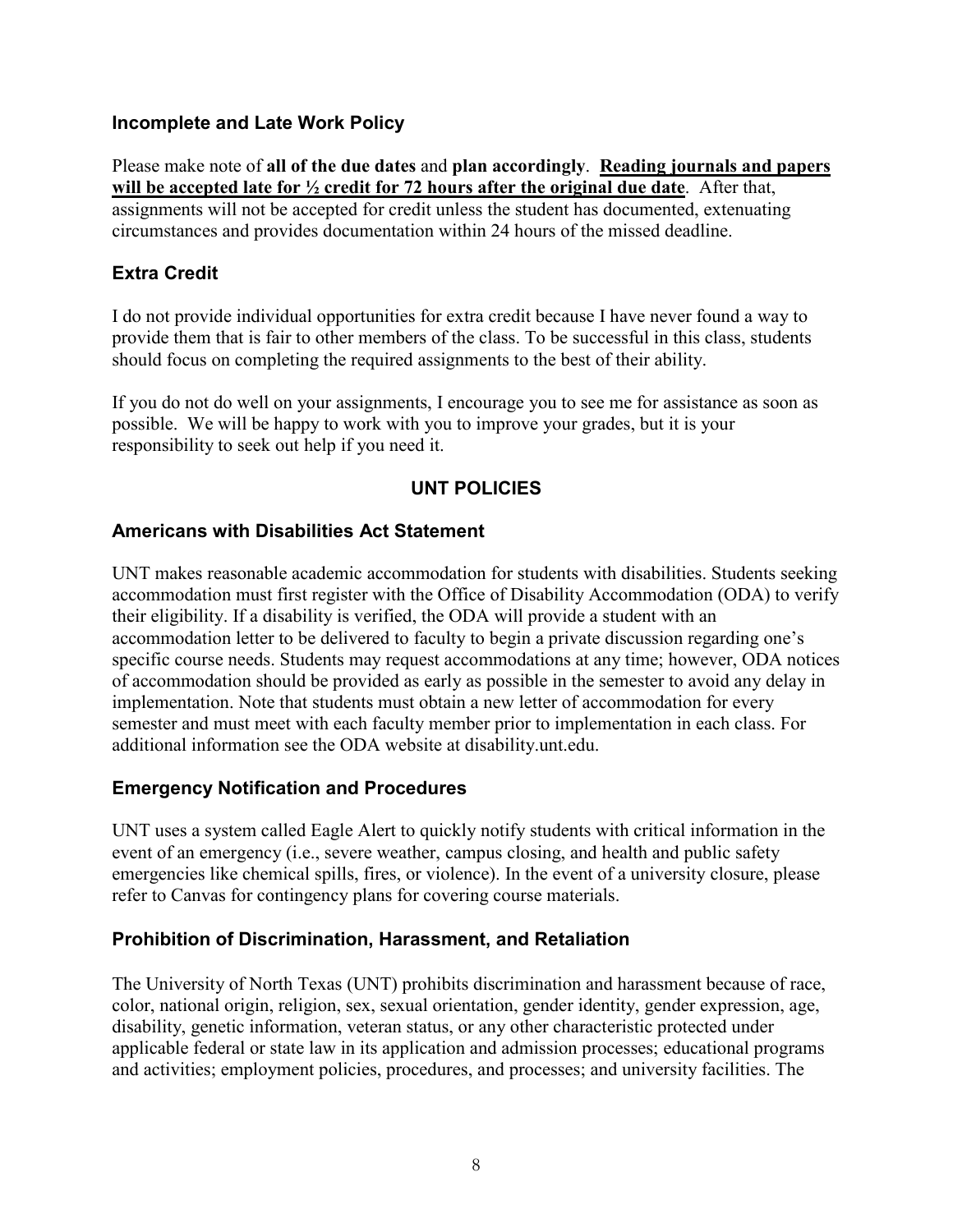University takes active measures to prevent such conduct and investigates and takes remedial action when appropriate.

### **Sexual Discrimination, Harassment, and Assault**

UNT is committed to providing a safe learning environment free of all forms of sexual misconduct, including sexual harassment sexual assault, domestic violence, dating violence, and stalking. Federal laws (Title IX and the Violence Against Women Act) and UNT policies prohibit discrimination on the basis of sex, and therefore prohibit sexual misconduct. If you or someone you know is experiencing sexual harassment, relationship violence, stalking, and/or sexual assault, there are campus resources available to provide support and assistance. UNT's Survivor Advocates can assist a student who has been impacted by violence by filing protective orders, completing crime victim's compensation applications, contacting professors for absences related to an assault, working with housing to facilitate a room change where appropriate, and connecting students to other resources available both on and off campus. The Survivor Advocates can be reached at  $\text{SurvivorAdvocate}(\hat{\omega}_{unt.edu})$  or by calling the Dean of Students Office at 940-565-2648. Additionally, alleged sexual misconduct can be non-confidentially reported to the Title IX Coordinator at  $oeo(\partial)$ unt.edu or at (940) 565-2759.

# **Mandatory Reporter**

As a UNT faculty member, I am required to share information regarding sexual assault and retaliation and sexual harassment with the university. Therefore, I want to be transparent that while I will seek to keep information that you share with me about your life in classroom discussions, your written work, one-on-one meetings, and/or emails private, I am required to disclose information about sexual misconduct to UNT's Office of Equal Opportunity. For more information on reporting sexual misconduct at UNT, please see: [https://deanofstudents.unt.edu/sexual-misconduct/reporting-sexual-misconduct.](https://deanofstudents.unt.edu/sexual-misconduct/reporting-sexual-misconduct)

# **Retention of Student Records**

Student records pertaining to this course are maintained in a secure location by the instructor of record. All records such as exams, answer sheets (with keys), and written papers submitted during the duration of the course are kept for at least one calendar year after course completion. Course work completed via the Canvas online system, including grading information and comments, is also stored in a safe electronic environment for one year. Students have the right to view their individual record; however, information about student's records will not be divulged to other individuals without proper written consent. Students are encouraged to review the Public Information Policy and the Family Educational Rights and Privacy Act (FERPA) laws and the University's policy. See UNT Policy 10.10, Records Management and Retention for additional information.

# **Access to Information - Eagle Connect**

Students' access point for business and academic services at UNT is located at: [my.unt.edu.](https://my.unt.edu/) All official communication from the University will be delivered to a student's Eagle Connect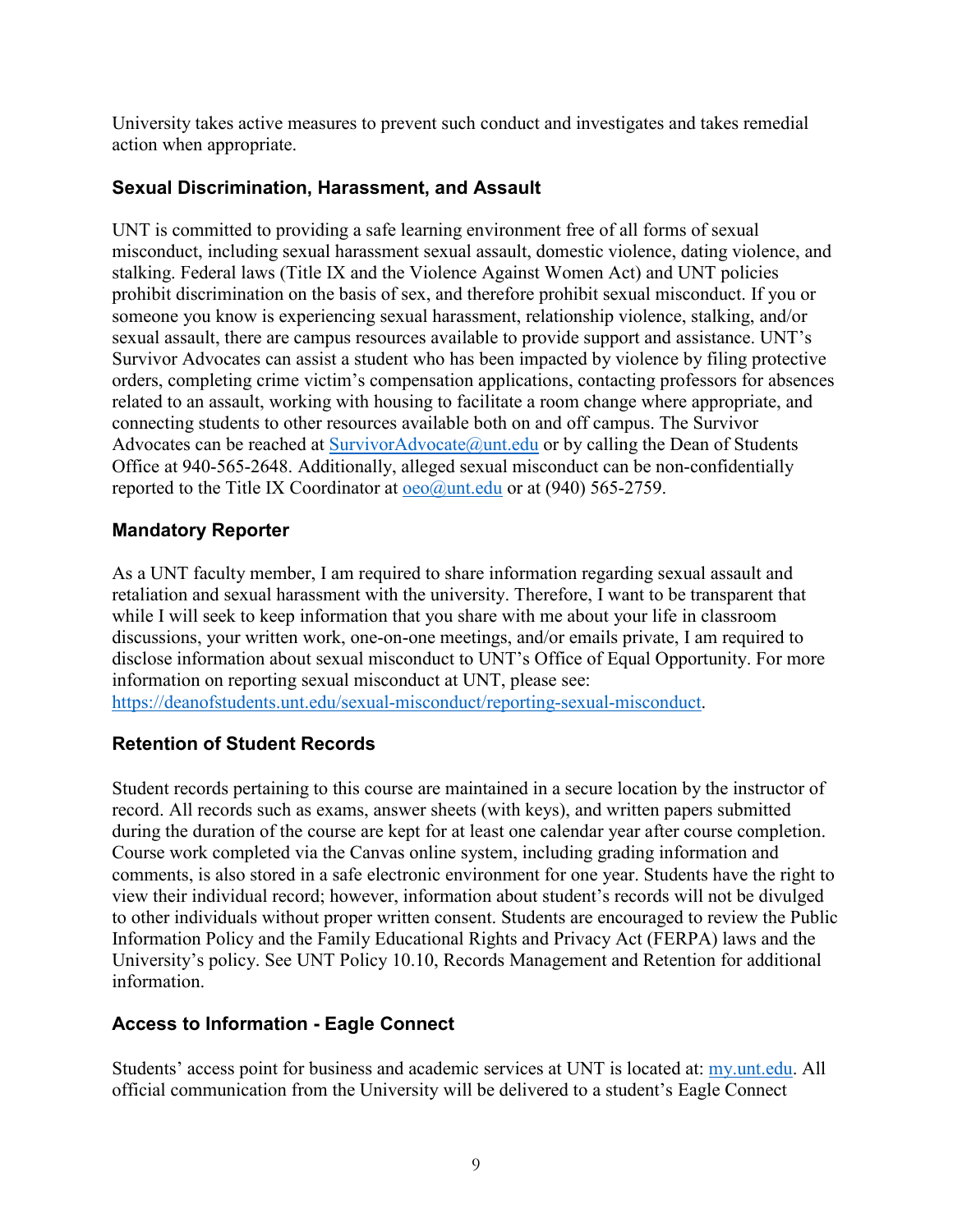account. For more information, please visit the website that explains Eagle Connect and how to forward e-mail [Eagle Connect](https://it.unt.edu/eagleconnect) [\(https://it.unt.edu/eagleconnect\)](https://it.unt.edu/eagleconnect).

### **Student Evaluation Administration Dates**

Student feedback is important and an essential part of participation in this course. The student evaluation of instruction is a requirement for all organized classes at UNT. The survey will be made available during weeks 13, 14 and 15 of the long semesters to provide students with an opportunity to evaluate how this course is taught. Students will receive an email from "UNT SPOT Course Evaluations via IAS ystem Notification" (no-reply@iasystem.org) with the survey link. Students should look for the email in their UNT email inbox. Simply click on the link and complete the survey. Once students complete the survey they will receive a confirmation email that the survey has been submitted. For additional information, please visit the [SPOT website](http://spot.unt.edu/)  $(http://spot.unt.edu/)$  or email  $spot@unt.edu.$ 

### **Important Notice for F-1 Students taking Distance Education Courses**

### **Federal Regulation**

To read detailed Immigration and Customs Enforcement regulations for F-1 students taking online courses, please go to the [Electronic Code of Federal Regulations website](http://www.ecfr.gov/) (http://www.ecfr.gov/). The specific portion concerning distance education courses is located at Title 8 CFR 214.2 Paragraph  $(f)(6)(i)(G)$ .

### The paragraph reads:

(G) For F-1 students enrolled in classes for credit or classroom hours, no more than the equivalent of one class or three credits per session, term, semester, trimester, or quarter may be counted toward the full course of study requirement if the class is taken on-line or through distance education and does not require the student's physical attendance for classes, examination or other purposes integral to completion of the class. An on-line or distance education course is a course that is offered principally through the use of television, audio, or computer transmission including open broadcast, closed circuit, cable, microwave, or satellite, audio conferencing, or computer conferencing. If the F-1 student's course of study is in a language study program, no on-line or distance education classes may be considered to count toward a student's full course of study requirement.

### **University of North Texas Compliance**

To comply with immigration regulations, an F-1 visa holder within the United States may need to engage in an on-campus experiential component for this course. This component (which must be approved in advance by the instructor) can include activities such as taking an on-campus exam, participating in an on-campus lecture or lab activity, or other on-campus experience integral to the completion of this course.

If such an on-campus activity is required, it is the student's responsibility to do the following: (1) Submit a written request to the instructor for an on-campus experiential component within one week of the start of the course.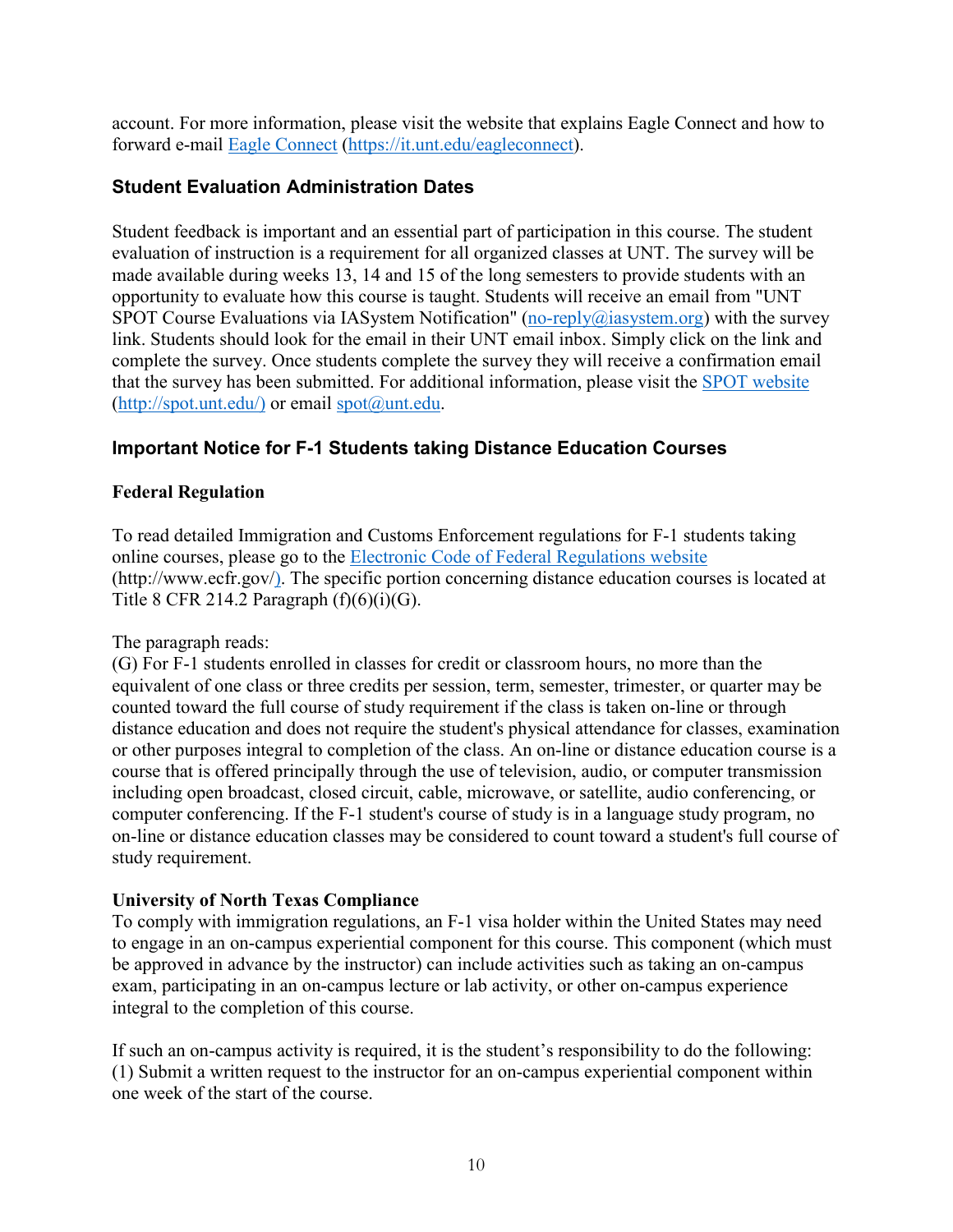(2) Ensure that the activity on campus takes place and the instructor documents it in writing with a notice sent to the International Student and Scholar Services Office. ISSS has a form available that you may use for this purpose.

Because the decision may have serious immigration consequences, if an F-1 student is unsure about his or her need to participate in an on-campus experiential component for this course, s/he should contact the UNT International Student and Scholar Services Office (telephone 940-565- 2195 or email internationaladvising  $@$  unt. edu) to get clarification before the one-week deadline.

#### **Student Verification**

UNT takes measures to protect the integrity of educational credentials awarded to students enrolled in distance education courses by verifying student identity, protecting student privacy, and notifying students of any special meeting times/locations or additional charges associated with student identity verification in distance education courses.

See [UNT Policy 07-002 Student Identity Verification, Privacy, and Notification and Distance](https://policy.unt.edu/policy/07-002)  [Education Courses](https://policy.unt.edu/policy/07-002) (https://policy.unt.edu/policy/07-002).

# **ETHICS AND CONDUCT**

# **Academic Misconduct: Cheating and Plagiarism**

According to UNT Policy 06.003, Student Academic Integrity, academic dishonesty occurs when students engage in behaviors including, but not limited to cheating, fabrication, facilitating academic dishonesty, forgery, plagiarism, and sabotage. A finding of academic dishonesty may result in a range of academic penalties or sanctions ranging from admonition to expulsion from the University. [http://facultysuccess.unt.edu/academic-integrity.](http://facultysuccess.unt.edu/academic-integrity)

The Political Science Department adheres to and enforces UNT's policy on academic integrity (cheating, plagiarism, forgery, fabrication, facilitating academic dishonesty and sabotage). Students in this class should review the policy, which is located at: [http://policy.unt.edu/sites/default/files/untpolicy/pdf/7-Student\\_Affairs-Academic\\_Integrity.pdf.](http://policy.unt.edu/sites/default/files/untpolicy/pdf/7-Student_Affairs-Academic_Integrity.pdf)

Violations of academic integrity in this course will addressed in compliance with the penalties and procedures laid out in this policy. Students may appeal any decision under this policy by following the procedures laid down in the UNT Policy Manual Section 18.1.16 "Student Standards of Academic Integrity."

Students should note that according to the UNT policy, "cheating" includes, but is not limited to: "1) the use of any unauthorized assistance to take exams, tests, quizzes, or other assessments; 2) dependence upon the aid of sources beyond those authorized by the instructor in writing papers, preparing reports, solving problems, or carrying out other assignments; 3) the acquisition, without permission of tests, notes, or other academic materials belonging to a faculty or staff member of the University; 4) dual submission of a paper or project, or re-submission of a paper or project to a different class without express permission from the instructor; 5) any other act designed to give a student an unfair advantage on an academic assignment." According to UNT policy, plagiarism is defined as the "use of another's thoughts or words without proper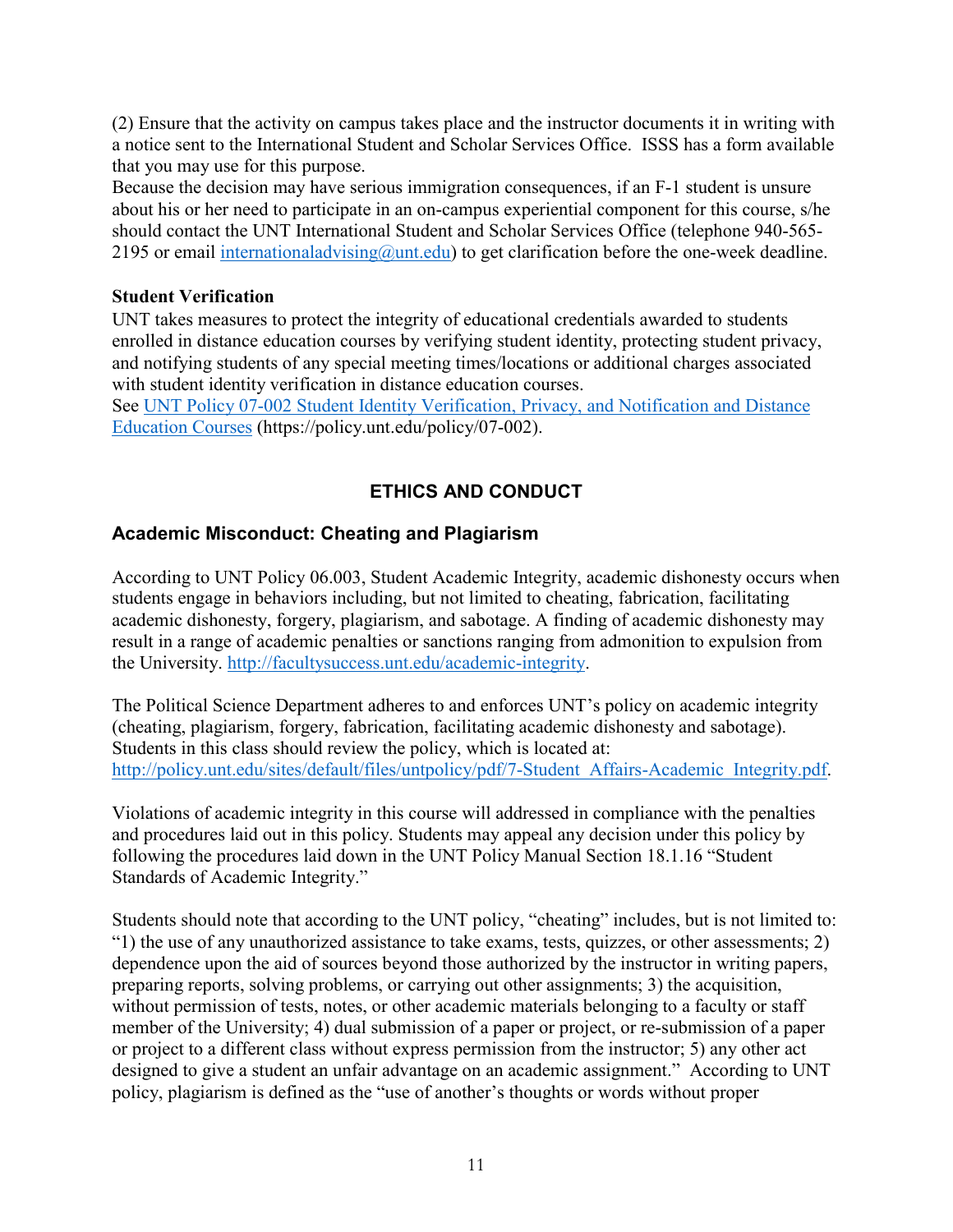attribution in any academic exercise *regardless of the student's intent*" (emphasis mine). It includes, but is not limited to: "1) the knowing or negligent use by paraphrase or direct quotation of the published or unpublished work of another person without full and clear acknowledgement or citation; 2) the knowing or negligent unacknowledged use of materials prepared by another person or by an agency engaged in selling term papers or other academic materials."

# **Rules of Engagement and Classroom Conduct**

Rules of engagement refer to the way students are expected to interact with each other and with their instructors. Here are some general guidelines:

- While the freedom to express yourself is a fundamental human right, any communication that utilizes cruel and derogatory language on the basis of race, color, national origin, religion, sex, sexual orientation, gender identity, gender expression, age, disability, genetic information, veteran status, or any other characteristic protected under applicable federal or state law will not be tolerated.
- Treat your instructor and classmates with respect in any communication online or face-toface, even when their opinion differs from your own.
- Ask for and use the correct name and pronouns for your instructor and classmates.
- Speak from personal experiences. Use "I" statements to share thoughts and feelings. Try not to speak on behalf of groups or other individual's experiences.
- Use your critical thinking skills to challenge other people's ideas, instead of attacking individuals.
- Avoid using all caps while communicating digitally. This may be interpreted as "YELLING!"
- Be cautious when using humor or sarcasm in emails or discussion posts as tone can be difficult to interpret digitally.
- Avoid using "text-talk" unless explicitly permitted by your instructor.
- Proofread and fact-check your sources.
- Keep in mind that online posts can be permanent, so think first before you type.

See these [Engagement Guidelines](https://clear.unt.edu/online-communication-tips) (https://clear.unt.edu/online-communication-tips) for more information.

# **Acceptable Student Behavior**

Student behavior that interferes with an instructor's ability to conduct a class or other students' opportunity to learn is unacceptable and disruptive and will not be tolerated in any instructional form a UNT. Students engaging in unacceptable and disruptive behavior will be directed to leave the classroom and the instructor may refer to the student to the Center for Student Rights and Responsibilities to consider whether the student's conduct violated the Code of Student Conduct. The university's expectations for student conduct apply to all instructional forums including university and electronic classrooms, labs, and discussion groups, field trips, etc. The Code of Student Conduct can be found at [https://deanofstudents.unt.edu/conduct.](https://deanofstudents.unt.edu/conduct)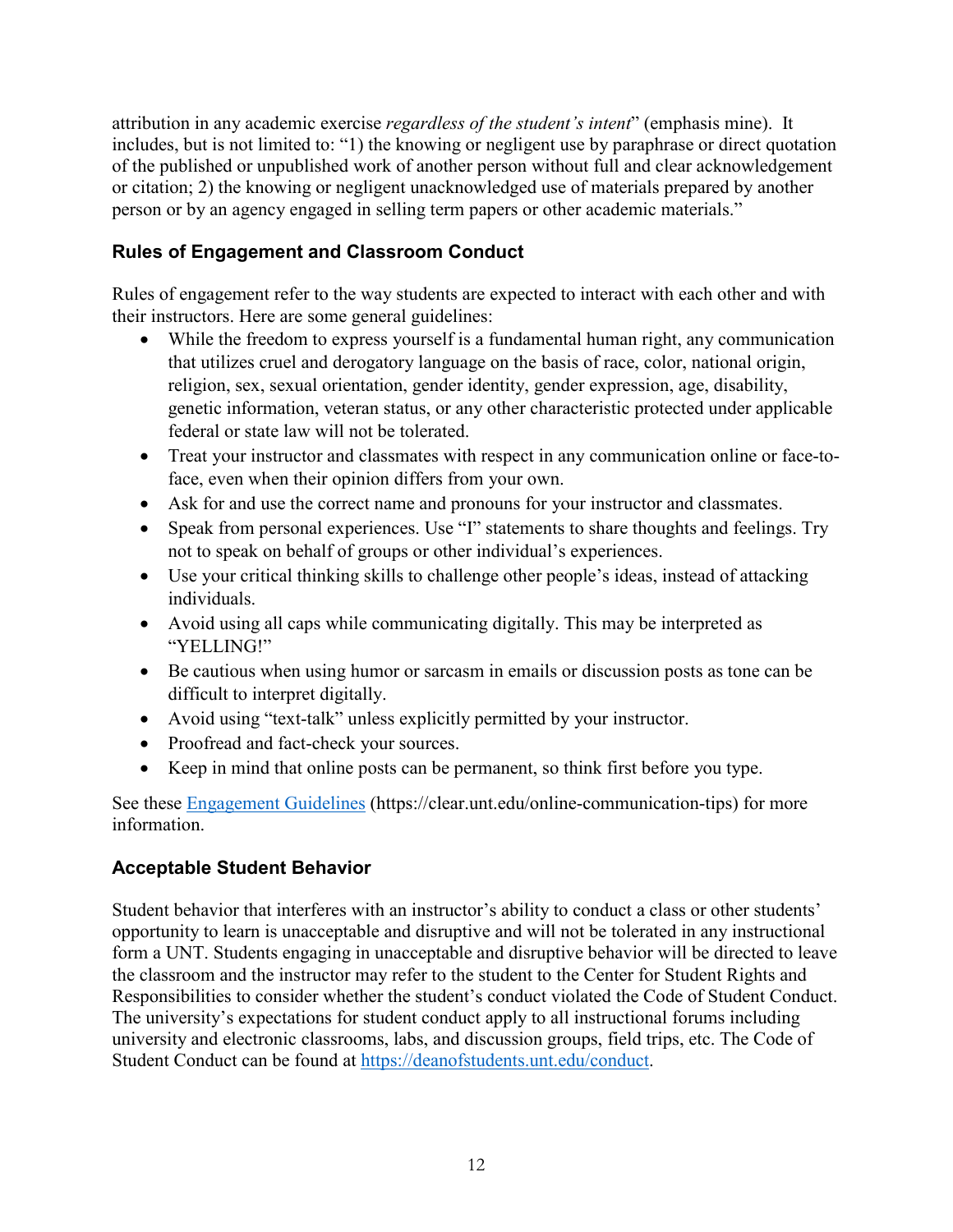As an instructor, I believe that students learn best when they are able to engage with each other (and the professor!) in a respectful and open-minded manner. So, please practice the Golden Rule and treat others as you would like to be treated. Specifically, I ask that you avoid disruptive behaviors by:

- Silencing all disruptive electronic devices;
- Refraining from texting, tweeting, checking email, surfing the internet, or reading irrelevant materials during class;
- Having side conversations with others during class;
- Falling asleep.

Since the topics in this course will encourage lively and energetic discussions and debates, it is also important for you to show respect for others' opinions and points of view, even when you disagree.

In addition, please follow some simple, but important guidelines for "virtual" classroom conduct if we need to meet remotely.

- **Please remember that the chat features in Zoom are designed to facilitate class** participation. They should not be used to make disruptive/off topic comments, hold side conversations, or disparage other students in the class. If this becomes an issue and students are not using the chat features in a respectful manner, I will disable the chat.
- Please attend class sessions and be prepared to participate virtually using Zoom's interactive features (chat, hand raising) and/or your computer's webcam and microphone.
- If possible, please plan on participating in class in a relatively quiet, distraction freeroom.
- Please familiarize yourself with how to turn the "mute" function on and off to minimize distractions for your classmates during class.

# **ACADEMIC SUPPORT & STUDENT SERVICES**

# **Student Support Services and Mental Health**

UNT provides mental health resources to students to help ensure there are numerous outlets to turn to that wholeheartedly care for and are there for students in need, regardless of the nature of an issue or its severity. Listed below are several resources on campus that can support your academic success and mental well-being:

- [Student Health and Wellness Center](https://studentaffairs.unt.edu/student-health-and-wellness-center) (https://studentaffairs.unt.edu/student-health-andwellness-center)
- [Counseling and Testing Services](https://studentaffairs.unt.edu/counseling-and-testing-services) (https://studentaffairs.unt.edu/counseling-and-testingservices)
- [UNT Care Team](https://studentaffairs.unt.edu/care) (https://studentaffairs.unt.edu/care)
- [UNT Psychiatric Services](https://studentaffairs.unt.edu/student-health-and-wellness-center/services/psychiatry) (https://studentaffairs.unt.edu/student-health-and-wellnesscenter/services/psychiatry)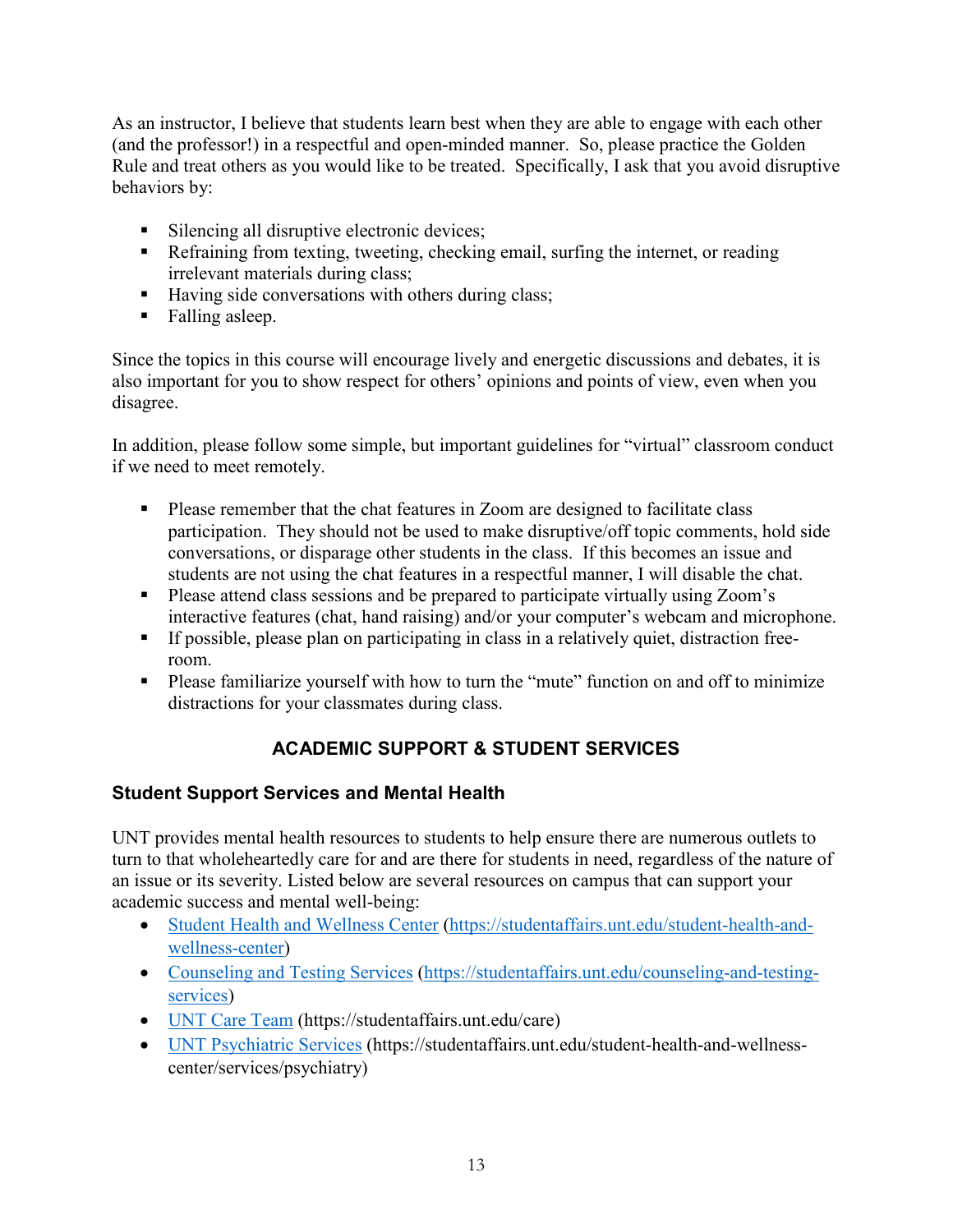• [Individual Counseling](https://studentaffairs.unt.edu/counseling-and-testing-services/services/individual-counseling) (https://studentaffairs.unt.edu/counseling-and-testingservices/services/individual-counseling)

# **Chosen Names**

A chosen name is a name that a person goes by that may or may not match their legal name. If you have a chosen name that is different from your legal name and would like that to be used in class, please let the instructor know. Below is a list of resources for updating your chosen name at UNT.

- [UNT Records](https://registrar.unt.edu/transcripts-and-records/update-your-personal-information)
- [UNT ID Card](https://sfs.unt.edu/idcards)
- [UNT Email Address](https://sso.unt.edu/idp/profile/SAML2/Redirect/SSO;jsessionid=E4DCA43DF85E3B74B3E496CAB99D8FC6?execution=e1s1)
- [Legal Name](https://studentaffairs.unt.edu/student-legal-services)

*\*UNT euIDs cannot be changed at this time. The collaborating offices are working on a process to make this option accessible to UNT community members.*

# **Pronouns**

Pronouns (she/her, they/them, he/him, etc.) are a public way for people to address you, much like your name, and can be shared with a name when making an introduction, both virtually and inperson. Just as we ask and don't assume someone's name, we should also ask and not assume someone's pronouns.

You can [add your pronouns to your Canvas account](https://community.canvaslms.com/docs/DOC-18406-42121184808) so that they follow your name when posting to discussion boards, submitting assignments, etc.

Below is a list of additional resources regarding pronouns and their usage:

- o [What are pronouns and why are they important?](https://www.mypronouns.org/what-and-why)
- o [How do I use pronouns?](https://www.mypronouns.org/how)
- o [How do I share my pronouns?](https://www.mypronouns.org/sharing)
- o [How do I ask for another person's pronouns?](https://www.mypronouns.org/asking)
- o [How do I correct myself or others when the wrong pronoun is used?](https://www.mypronouns.org/mistakes)

# **Additional Student Support Services**

- Registrar (https://registrar.unt.edu/registration)
- [Financial Aid](https://financialaid.unt.edu/) (https://financialaid.unt.edu/)
- [Student Legal Services](https://studentaffairs.unt.edu/student-legal-services) (https://studentaffairs.unt.edu/student-legal-services)
- [Career Center](https://studentaffairs.unt.edu/career-center) (https://studentaffairs.unt.edu/career-center)
- [Multicultural Center](https://edo.unt.edu/multicultural-center) (https://edo.unt.edu/multicultural-center)
- [Counseling and Testing Services](https://studentaffairs.unt.edu/counseling-and-testing-services) (https://studentaffairs.unt.edu/counseling-and-testingservices)
- [Pride Alliance](https://edo.unt.edu/pridealliance) (https://edo.unt.edu/pridealliance)
- [UNT Food Pantry](https://deanofstudents.unt.edu/resources/food-pantry) (https://deanofstudents.unt.edu/resources/food-pantry)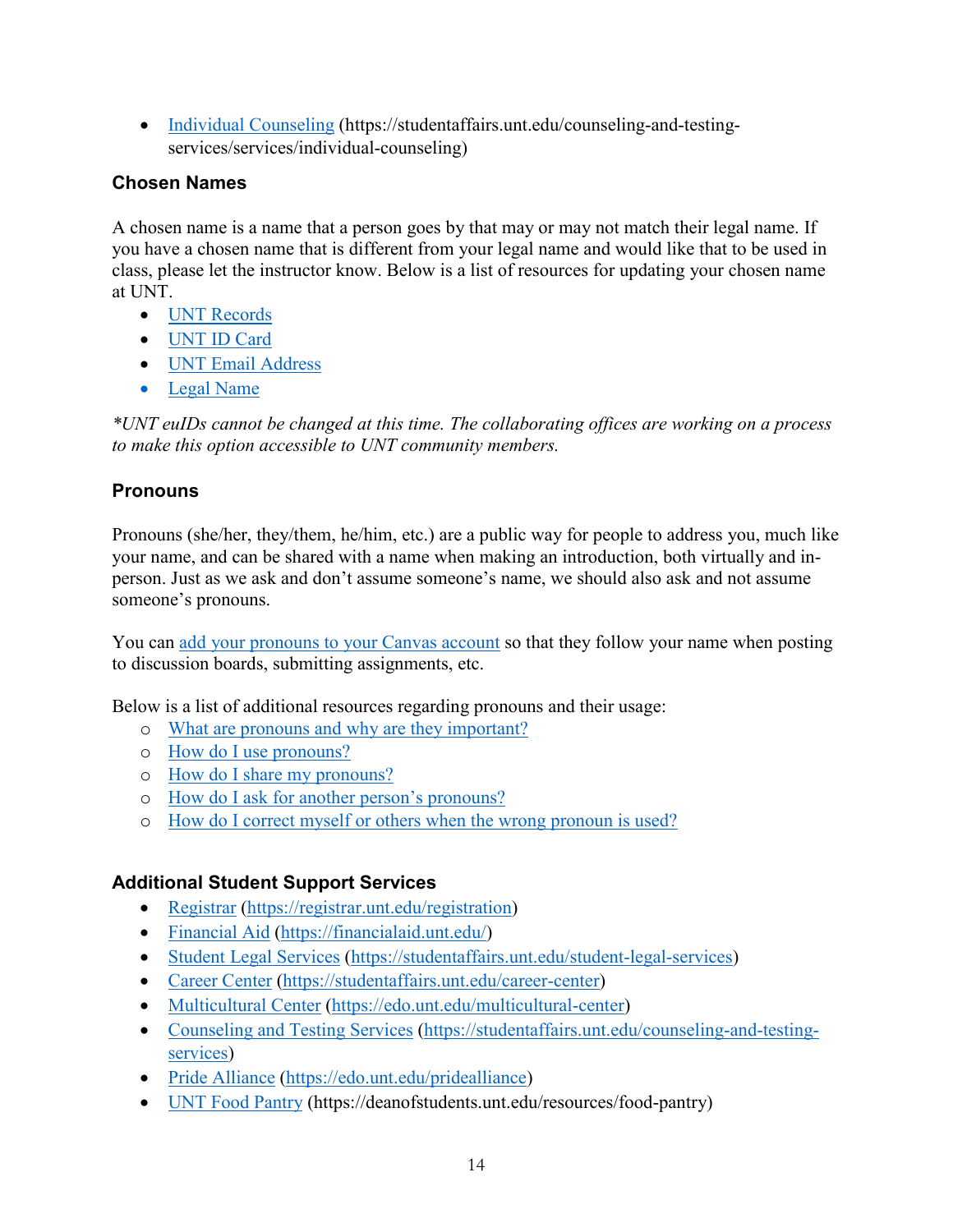# **Academic Support Services**

- [Academic Resource Center](https://clear.unt.edu/canvas/student-resources) (https://clear.unt.edu/canvas/student-resources)
- [Academic Success Center](https://success.unt.edu/asc) (https://success.unt.edu/asc)
- [UNT Libraries](https://library.unt.edu/) (https://library.unt.edu/)
- [Writing Lab](http://writingcenter.unt.edu/) [\(http://writingcenter.unt.edu/\)](http://writingcenter.unt.edu/)

# **Political Science Librarian**

Brea Henson is the librarian for the Department of Political Science, Latina/o and Mexican American Studies, and Peace Studies. If you have questions about library resources and research methods for your course assignments, please email [Brea.Henson@unt.edu](mailto:Brea.Henson@unt.edu) or [schedule an](https://library.unt.edu/people/brea-henson/)  [appointment](https://library.unt.edu/people/brea-henson/) for either an in-person or virtual research consultation. Her office is in Willis 083a on the Lower Level of Willis Library.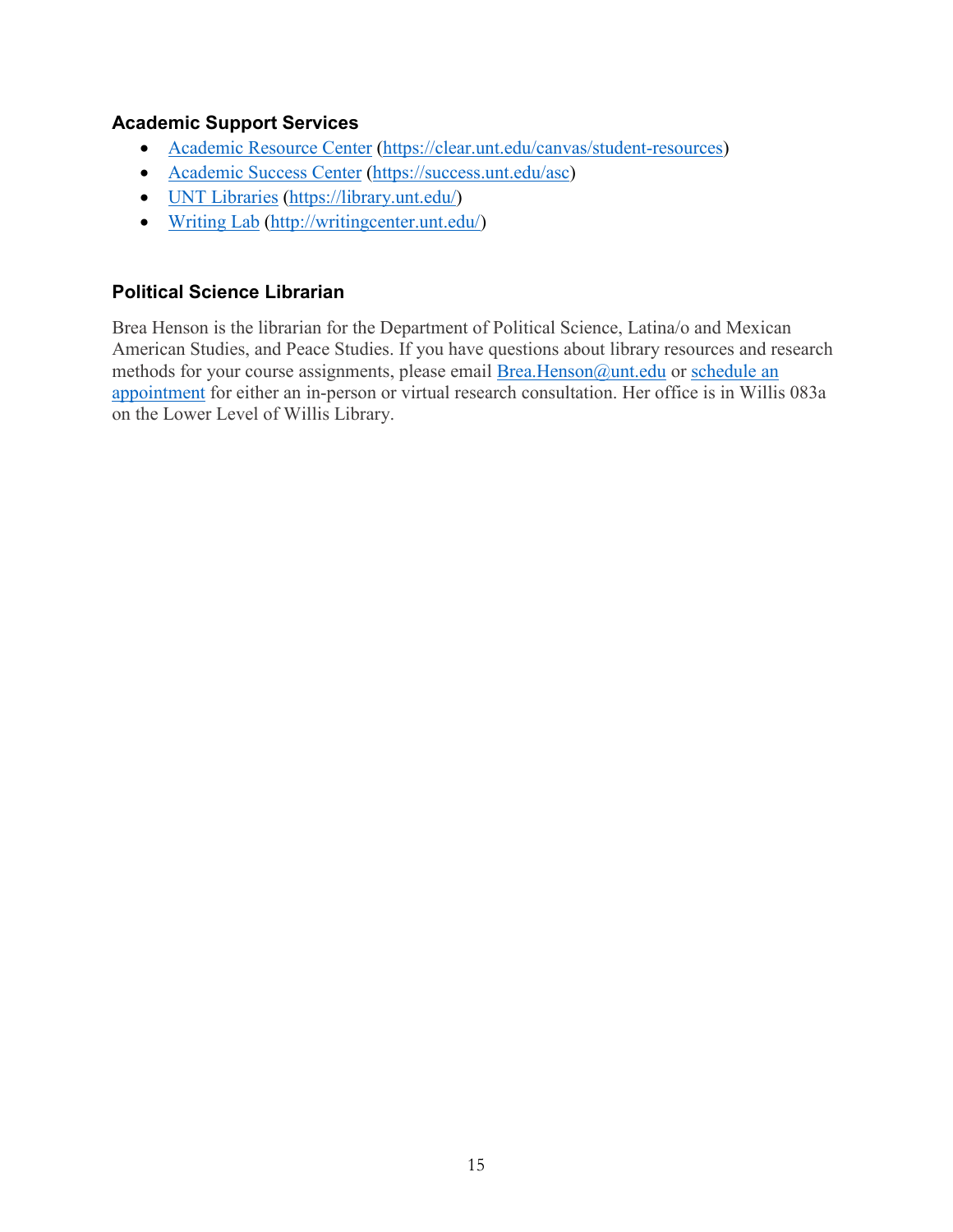# **COURSE SCHEDULE**

All reading assignments should be completed before class, on the day that they are listed. Readings Marked \*\*\* are available on Canvas!

### **Wednesday, January 19: Course Introduction**

Read the entire syllabus.

# **PART 1: BACKGROUND, CONTEXT, AND PLAYERS IN THE PROCESS**

### **Monday, January 24: Introduction to Public Policy**

■ Anderson, Chapter 1

### **Wednesday, January 26: Overview of the Legislative Process**

- \*\*\*Abernathy, Scott. 2018. *American Government*. Washington, DC; Sage, Chapter 12 (pages 335-340).\*\*\*
- \*\*\*Kingdon, John. 1977. "Models of Legislative Voting." *Journal of Politics* 39.\*\*\*

### **Monday, January 31: Legislative Policymaking**

 \*\*\*Arnold, R. Douglas. 1990. *The Logic of Congressional Action*. New Haven, CT: Yale University Press. Chapters 1 and 6.\*\*\*

### **Wednesday, February 2: Legislative Coalitions and Pork**

- \*\*\*Arnold, R. Douglas. 1990. *The Logic of Congressional Action*. New Haven, CT: Yale University Press. Chapter 5.\*\*\*
- \*\*\*Evans, Diana. 2004. *Greasing the Wheels: Using Pork Barrel Projects to Build Majority Coalitions in Congress*. Cambridge: Cambridge University Press, Chs 1-2.\*\*\*

### **Monday, February 7: Overview of the Rulemaking Process**

- \*\*\*Kerwin, Cornelius and Scott Furlong. 2011. *Rulemaking: How Government Agencies Write and Make Policy*. Washington, DC: CQ Press, Chapter 2.\*\*\*
- \*\*\*Yackee, Jason and Susan Yackee. 2006. "A Bias Towards Business? Assessing Interest Group Influence on the US Bureaucracy." *Journal of Politics* 128-139.

### **Wednesday, February 9: Outside Influences: Iron Triangles and Issue Networks**

- *\*\*\*Part 1 Reading Journal Due at 2:00 PM\*\*\**
- Kingdon, John. 2003. *Agendas, Alternatives, and Public Policies*. New York, NY: Longman, Chapter 3
- \*\*\*Heclo, Hugh. 1978. "Issue Networks and the Executive Establishment." in *The New American Political System*, edited by Anthony King. American Enterprise Institute.\*\*\*

# **Monday, February 14: Researching Public Policy Workshop with Brea Henson**

*\*\*\*Policy Paper Topic Due Today at 2:00 pm on Canvas\*\*\**

# **Wednesday, February 16: Identifying Key Players in Your Policy Area Activity**

- Class will meet in the library
- Complete worksheets on key legislators and bureaucrats in your policy area.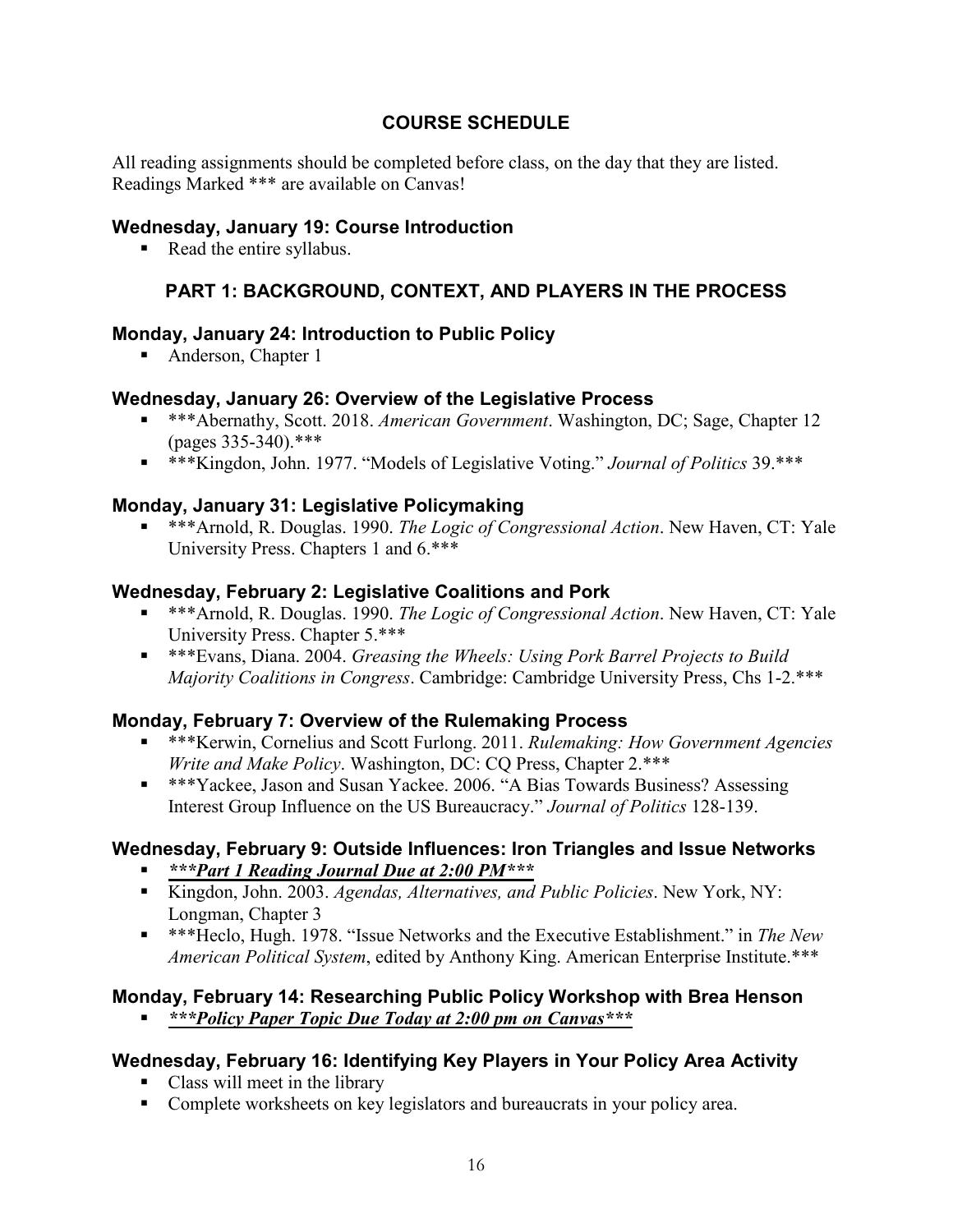# **PART 2: PROBLEM DEFINITION AND AGENDA SETTING**

### **Monday, February 21: Rational Approach to Policy Problems**

• Anderson, Chapter 3

### **Wednesday, February 23: Policy Problems, Values, and Communities**

 \*\*\*Stone, Deborah. 2012. *Policy Paradox: The Art of Political Decision Making*, New York, NY: W.W. Norton and Company, pgs 9-13; 19-22, and 34-36.\*\*\*

### **Monday, February 28: Policy Problems and the Trash Can Model**

Kingdon, Chapters 4 and 5.

### **Wednesday, March 2: Identifying and Describing Problems**

 \*\*\*Stone, Deborah. 2012. *Policy Paradox: The Art of Political Decision Making*, New York, NY: W.W. Norton and Company, Chapters 7 and  $8.***$ 

### **Monday, March 7: Identifying and Describing Problems**

 \*\*\*Stone, Deborah. 2012. *Policy Paradox: The Art of Political Decision Making*, New York, NY: W.W. Norton and Company, Chapter 9.\*\*\*

### **Wednesday, March 9: Identifying and Describing the Target Population**

- *\*\*\*Part 2 Reading Journal Due at 2:00 PM\*\*\**
- \*\*\*Schneider, Anne and Helen Ingram. 1993. "Social Construction of Target" Populations: Implications for Politics and Policy." *American Political Science Review* 87(2): 334-347.\*\*\*

### **Monday, March 14**

No Class for Spring Break

### **Wednesday, March 16**

No Class for Spring Break

### **Monday, March 21: Problem Definition Paper Workshop Day**

- Class will meet in the library
- **Complete the Problem Definition Paper Research Guide**
- Review the Problem Definition Paper Grading Rubric

### **Wednesday, March 23: Problem Definition Paper Writing Day**

- *\*\*\*Policy Problem Definition Paper Due Today at 2:00 pm on Turnitin on Canvas\*\*\**
- No Class Meeting; use today's class time to write your paper!

# **PART 3: POLICY ALTERNATIVES AND FORMULATION**

### **Monday, March 28: The Policy Stream**

Kingdon, Chapter 6.